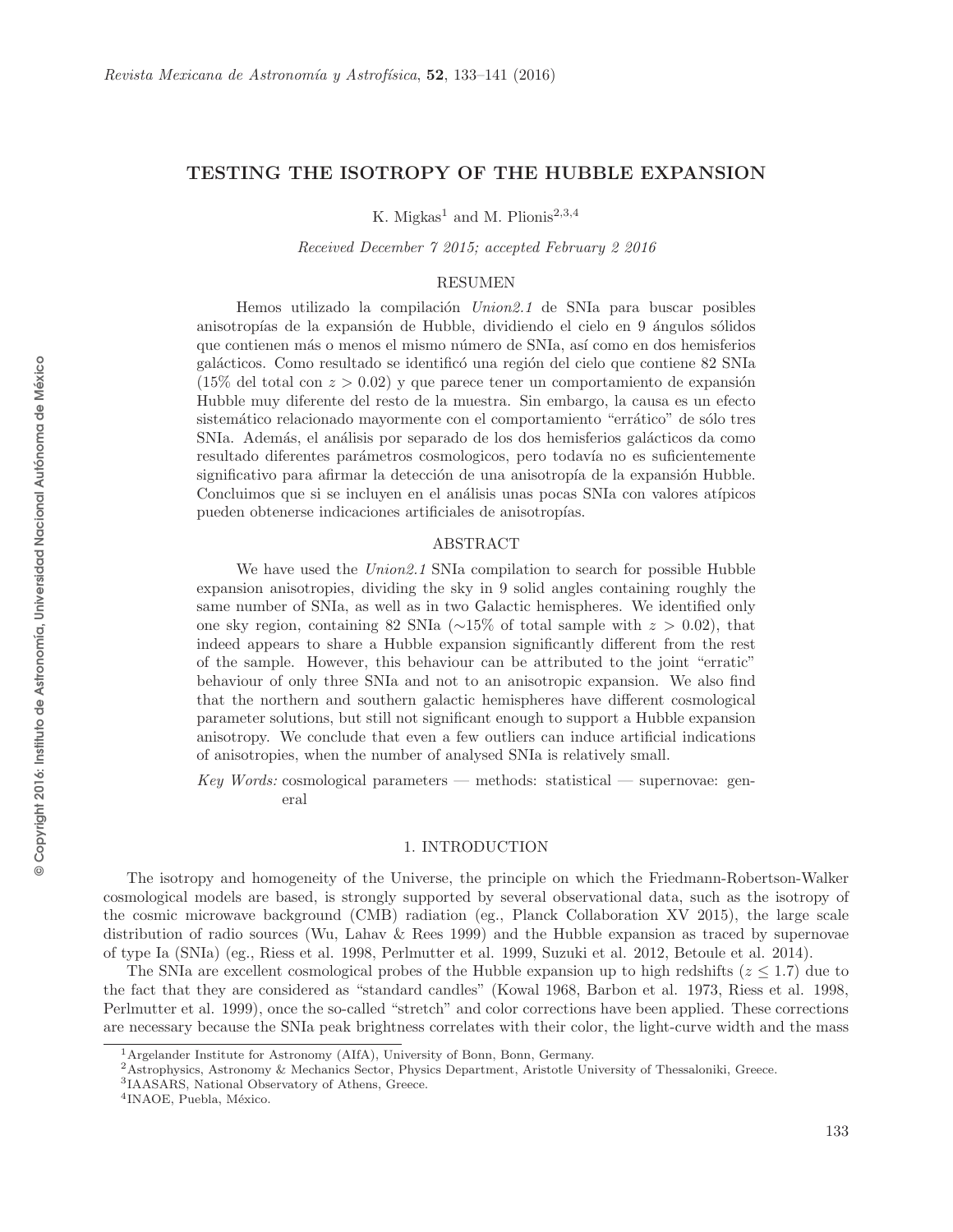

Fig. 1. Pie diagram of the 580 SNIa of the *Union2.1* set

of the host galaxy (see Kowalski et al. 2008, Amanullah et al. 2010, Suzuki et al. 2012, Betoule et al. 2014). Other high-z tracers of the Hubble expansion have been proposed, such as HII galaxies (Melnick, Terlevich & Terlevich 2000; Plionis et al. 2011) and GRB's (Ghirlanda et al. 2006). Such cosmic tracers can be used to test the Cosmological Principle by confirming or not the isotropy of the Hubble expansion. Several recent studies have focused on this subject, among others those of Kolatt & Lahav (2001), Bonvin, Durrer & Kunz (2006), Schwarz & Weinhorst (2007), Blomqvist, Moertsell & Nobili (2008), Gupta, & Saini (2010), Cooke & Lynden-Bell (2010), Antoniou & Perivolaropoulos (2010), Mariano & Perivolaropoulos (2012), Kalus et al. (2013), Yang, Wang & Chu (2013), Heneka, Marra & Amendola (2014), and Javanmardi et al. (2015). It is interesting to note that several of these studies have found a low-significance dipole correlated with the general direction of the CMB dipole.

In this work we use the Union 2.1 sample in order to search for possible anisotropies of the Hubble expansion. The approach that we follow is to attempt to identify solid angles that show a different expansion behaviour compared to others. In our analysis we use only SNIa with redshifts  $z \geq 0.02$  in order to avoid uncertainties in their estimated distances due to the local bulk flows (eg., Ma & Pan 2014; Appleby, Shafieloo & Johnson 2015).

### 2. DATA AND METHODOLOGY

### 2.1. Union2.1 SNIa sample

The Union2.1 is one of the largest compilations of supernovae of type Ia (Suzuki et al. 2012). It originally consisted of 833 SNe drawn from 19 different datasets, but after a variety of homogenization selection criteria (eg. lightcurve quality cuts) 580 remained, out of which there are 546 SNIa with  $z \geq 0.02$  and 29 with  $z > 1$ . The high-redshift SNIa are extremely important to calculate the cosmological parameters, because the differences of various dark energy (DE hereafter) models are larger and more significant at such redshifts (for example see Figure 1 in Plionis et al. 2011).

We note that the final Union2.1 SNIa distance moduli provided and used in the current paper have been obtained by assuming a common correction for the "stretch", color and host-galaxy parameters for all SNIa (Suzuki et al. 2012), independent of their direction.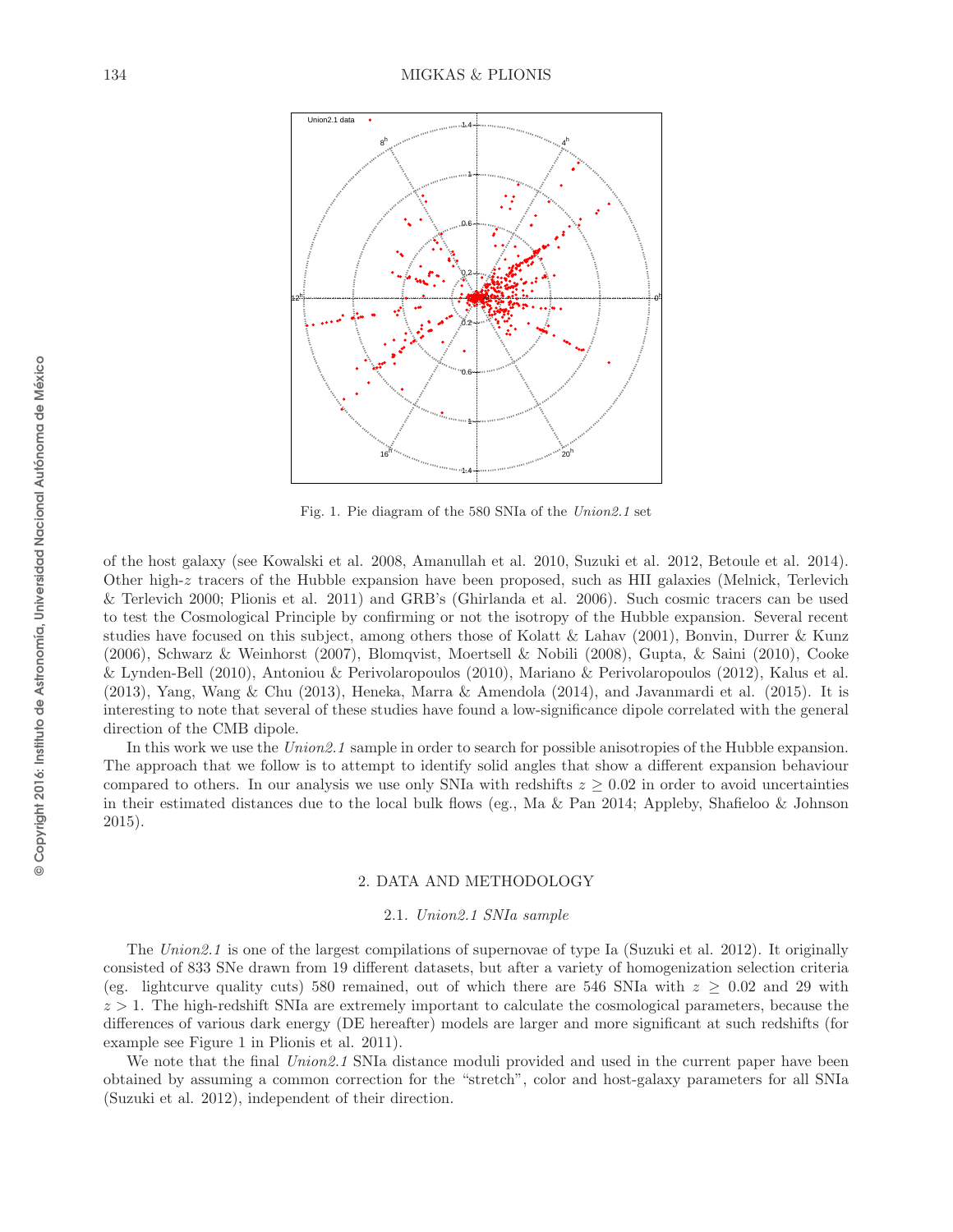In order to visualize the angular and redshift distribution of the Union 2.1 SNIa sample, we constructed a pie diagram with the redshift, z, being the radius and the right ascension,  $\alpha$ , being the angle (Figure 1). As we can see the higher-z SNIa are detected preferentially along specific directions, some of which contain more data than others. This non-uniform distribution of data, in terms of coordinates, is a result of the fact that the observational campaigns cover very small solid angles of the sky.

## 2.2. Quantifying the Hubble flow

The basic procedure by which the Hubble expansion is traced observationally is through the so-called distance modulus,  $\mu$ , defined by:

$$
\mu = m - M = 5 \log d_L + 25 , \qquad (1)
$$

where m and M are the apparent and absolute magnitude of the SNIa, and  $d<sub>L</sub>$  its luminosity distance, given for a flat geometry  $(\Omega_k = 0)$  by:

$$
d_L = c(1+z)\int_0^z \frac{\mathrm{d}x}{H(x)},\qquad(2)
$$

with  $H(z)$  the so-called Hubble parameter defined, using the 1st Friedmann equation, by:

$$
H(z) = H_0 \sqrt{\Omega_{m,0}(1+z)^3 + \Omega_{k,0}(1+z)^2 + \Omega_q \exp\left(3\int_0^z \frac{1+w(x)}{1+x} dx\right)},
$$
\n(3)

with  $H_0$  the Hubble constant and  $\Omega_{m,0}$ ,  $\Omega_{k,0}$ ,  $\Omega_q$  the fractional densities of matter, curvature and the cosmological constant or DE, respectively, at the present epoch, while  $w$  is the equation of state parameter of dark energy. It is evident that the luminosity distance depends strongly on the cosmological parameters. Different DE models modify the functional form of  $w(x)$ . The QDE model (Quintessence DE), that we will use in the current study, assumes a constant equation of state parameter, w, which can admit values different from −1.

The assumption of an isotropic Hubble expansion implies a Hubble parameter  $H(z)$  being a function only of z and not of direction. Therefore, different radial directions should provide statistically equivalent  $H(z)$ . The approach we use in this analysis is to investigate different radial directions, or solid angles, in order to confirm or not the independence of  $H(z)$  on direction. The criterion of equivalence of the Hubble expansion for different solid angles will be whether the resulting cosmological parameters,  $(\Omega_{m,0}, w)$ , provided by fitting the data to the Hubble expansion models, are statistically consistent among themselves and with the solution using the whole  $(z > 0.02)$  Union 2.1 compilation.

## 2.3. The  $\chi^2$ -minimization procedure

In order to fit the cosmological parameters of equation (3) we minimize the difference between the SNIa observed distance moduli and the theoretical ones via equation (1). To this end we use a  $\chi^2$  minimization procedure outlined below.

Suppose we have a measurement of the distance modulus  $\mu_{obs}(z_i)$  with an uncertainty  $\sigma_{\mu}$ , which arises from its redshift  $z_i$ . The theoretically expected distance modulus for the same redshift  $z_i$  is  $\mu_{th}(z_i, \mathbf{p})$ , with  $\mathbf{p} \equiv w, \Omega_{m,0}$  being the model's free parameters. Now suppose that we have  $N \mu_{obs}(z_i)$  independent measurements. The total probability of obtaining this entire set of  $N$  data points is equal to the product of the probability for each data point, so :

$$
P_{\text{tot}} = \prod_{i=1}^{N} P(z_i) = \left[ \prod_{i=1}^{N} \frac{1}{\sigma_i \sqrt{2\pi}} \right] \exp \left[ -\frac{1}{2} \sum_{i=1}^{N} \left( \frac{\mu_{obs}(z_i) - \mu_{th}(z_i, \mathbf{p})}{\sigma_i} \right)^2 \right],
$$
(4)

If we want to find the maximum probability we have to minimize the sum in the exponential term of  $P_{\text{tot}}$ , and therefore, this quantity is defined as:

$$
\chi^2 = \sum_{i=1}^N \left( \frac{\mu_{obs}(z_i) - \mu_{th}(z_i, \mathbf{p})}{\sigma_i} \right)^2 , \qquad (5)
$$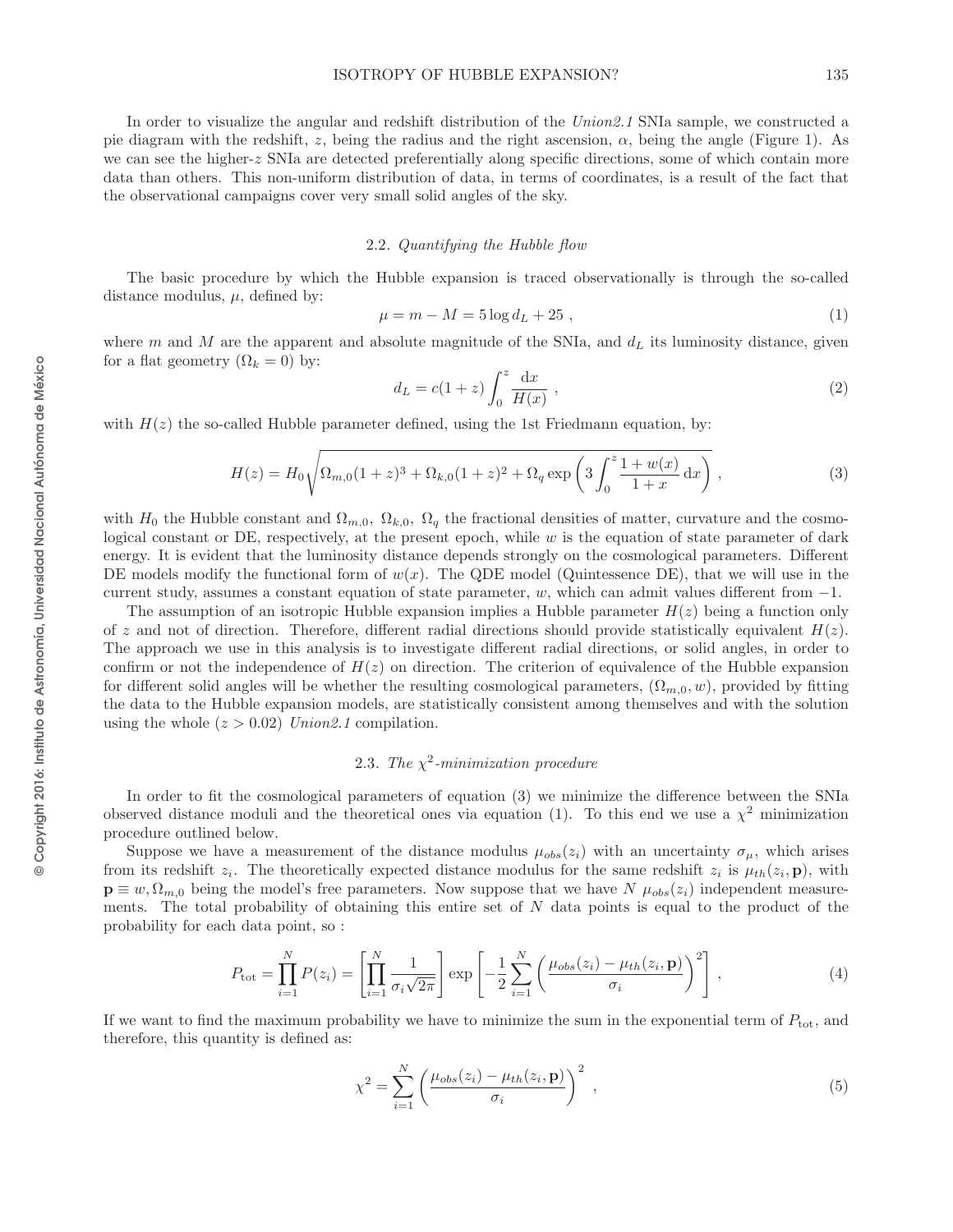## 136 MIGKAS & PLIONIS

the minimum value of which,  $\chi^2_{min}$ , provides the maximum probability of  $P_{\text{tot}}$ . Thus, since the theoretical expected  $\mu_{th}(z_i, \mathbf{p})$ , depend on a set of free parameters, which correspond to the elements of the vector  $\mathbf{p}$  [in our case  $\mathbf{p} = (\Omega_{m,0}, w)$ , we can test for which values of these parameters we obtain the maximum probability. In our analysis we ignore the covariance matrix of the errors in the observed SNIa distance moduli and use the root-mean-square of the diagonal elements, provided by the Union2.1 catalogue. In addition, we use the approach of Nesseris & Perivolaropoulos  $(2006)$  with which we do not need to impose an a priori value of the Hubble constant.

The best fit value of the free parameters,  $\mathbf{p}_0$ , is provided by the  $\chi^2_{min}$ . When the parameters differ from these values,  $\mathbf{p} \neq \mathbf{p_0}$ , then the  $\chi^2$  increases, so  $\Delta \chi^2 = \chi^2 - \chi^2_{min} > 0$ . Limits of  $\Delta \chi^2$  that depend on the number of the fitted parameters  $N_f$ , define confidence regions that contain a certain fraction of the probability distribution of **p**'s. For our case of  $N_f = 2$ , the 1, 2 and 3  $\sigma$  confidence regions correspond to  $\Delta \chi^2 = 2.3, 6.17$ and 11.83, respectively.

## 3. RESULTS

Using the whole  $(z > 0.02)$  Union 2.1 sample we derive, as expected, the already published QDE model constrains of:

$$
\Omega_{m,0} = 0.282 \pm 0.03 \,, \qquad w = -1.013 \pm 0.083 \,, \tag{6}
$$

with  $\chi^2/dof = 0.9567$ , fully consistent with those of Suzuki et al. (2012). Now, we proceed to identify possible anisotropies of the Hubble flow.

### 3.1. Dividing the sky into nine solid angles

As a first test, we divided the celestial sphere into nine fully independent solid angles, as shown in Figure 2, so that each one has a similar number of SNIa. We then fitted the QDE cosmological parameters in each zone, by using the previously described minimization procedure. We identified one sky region with a distinctly different  $\Omega_{m,0}-w$  solution as compared with other regions of the sky, as well as with the whole Union2.1 sample. This region, which we call Group X, contains 82 SNIa and has galactic coordinates within:  $35^{\circ} < l < 83^{\circ}$  and  $-79^{\circ} < b < -37^{\circ}$  (the red region in Figure 2). We have verified that the SNIa redshift distribution in this region does not present any "peculiarity" with respect to the overall distribution. In fact, although the redshift distributions of the separate regions show inconsistencies with the overall Union2.1 redshift distribution (with corresponding Kolmogorov-Smirnov probabilities varying from  $\mathcal{P} \simeq 10^{-7}$  up to ~0.13), that of Group X is the most statistically consistent with the overall distribution ( $\mathcal{P} \simeq 0.13$ ). Thus a "peculiar" redshift distribution is not the cause of the behavior of the  $(\Omega_{m,0} - w)$  solution for Group X.

In the left panel of Figure 3 we compare the  $1\sigma$  contour region of Group X with that of the rest of the Union2.1 sample. It is clear that their respective  $1\sigma$  contour regions have no common area, indicating a relatively significant difference. Quantitatively, the difference of the latter best-fit solution with respect to that of Group X is  $\Delta \chi^2 \simeq 4.3$  (i.e., the probability of their being different is  $\simeq 90\%$ ).

In order to visualise the uniqueness of the behaviour of Group X we plot in the right panel of Figure 3 the fraction of the QDE  $1\sigma$  contour area, based on the whole  $Union2.1$  (excluding the Group X), which is common with that based on every one of the 9 independent subsamples of SNIa. We observe that the  $1\sigma$  solution space of the entire sample is fully (100%) encompassed within almost each one of the other 8 subsamples (with one exception, which is at  $60\%$  and is shown in green in Figure 2). Remarkably, Group X is at  $0\%$ .

It is interesting to note that Group X is located close to the CMB dipole anti-apex direction. Furthermore, many studies have consistently found the largest deviations from an isotropic expansion occurring near this direction. For example, as early as 2001 and using only 79 SNIa, Kolatt & Lahav (2001) found a Hubble diagram dipole pointing towards  $(l, b) \simeq (80^{\circ}, -20^{\circ})$ . Antoniou & Perivolaropoulos (2010) using the Union2 SNIa sample and, separately, Cooke & Lynden-Bell (2010), using the slightly earlier Union sample, also found a preferred axis of minimum acceleration in the same general direction, although at a low significance level.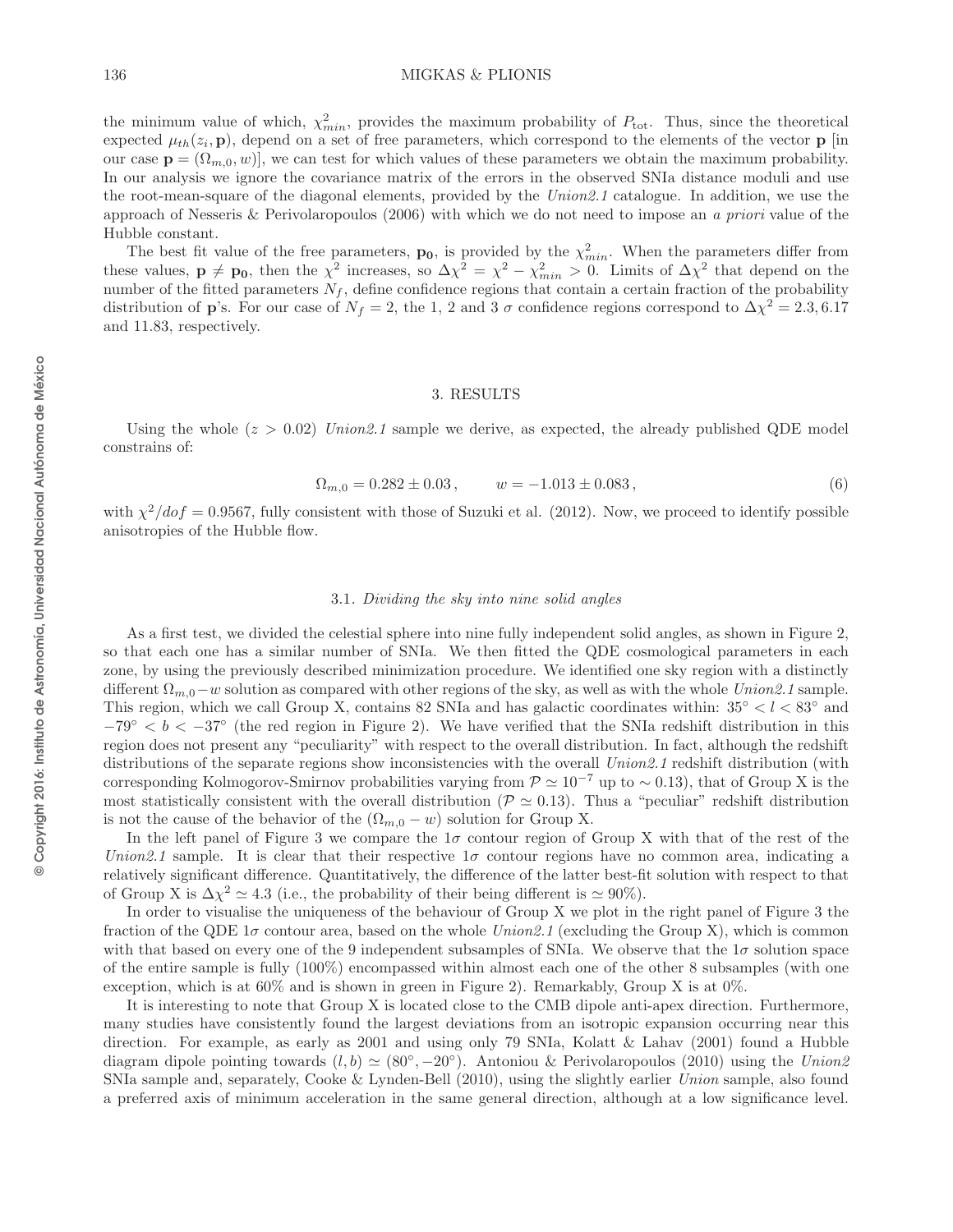

Fig. 2. The celestial sphere in equal area projection with 8 separate regions delineated (the 9th region is the rest of the sky). The red area corresponds to Group-X. Magenta and green colours are used when a region folds over into the Galactic longitude direction. The color figure can be viewed online.



Fig. 3. *Left panel:* 1σ contour plots of Group X (dark gray contour, 82 SNIa) and for the rest of the *Union2.1* data (light gray contour, 464 SNIa). *Right panel:* Distribution of the common  $1\sigma$  contour area (between each of the 9 individual subsamples and the whole SNIa sample) divided by the  $1\sigma$  area of the entire sample.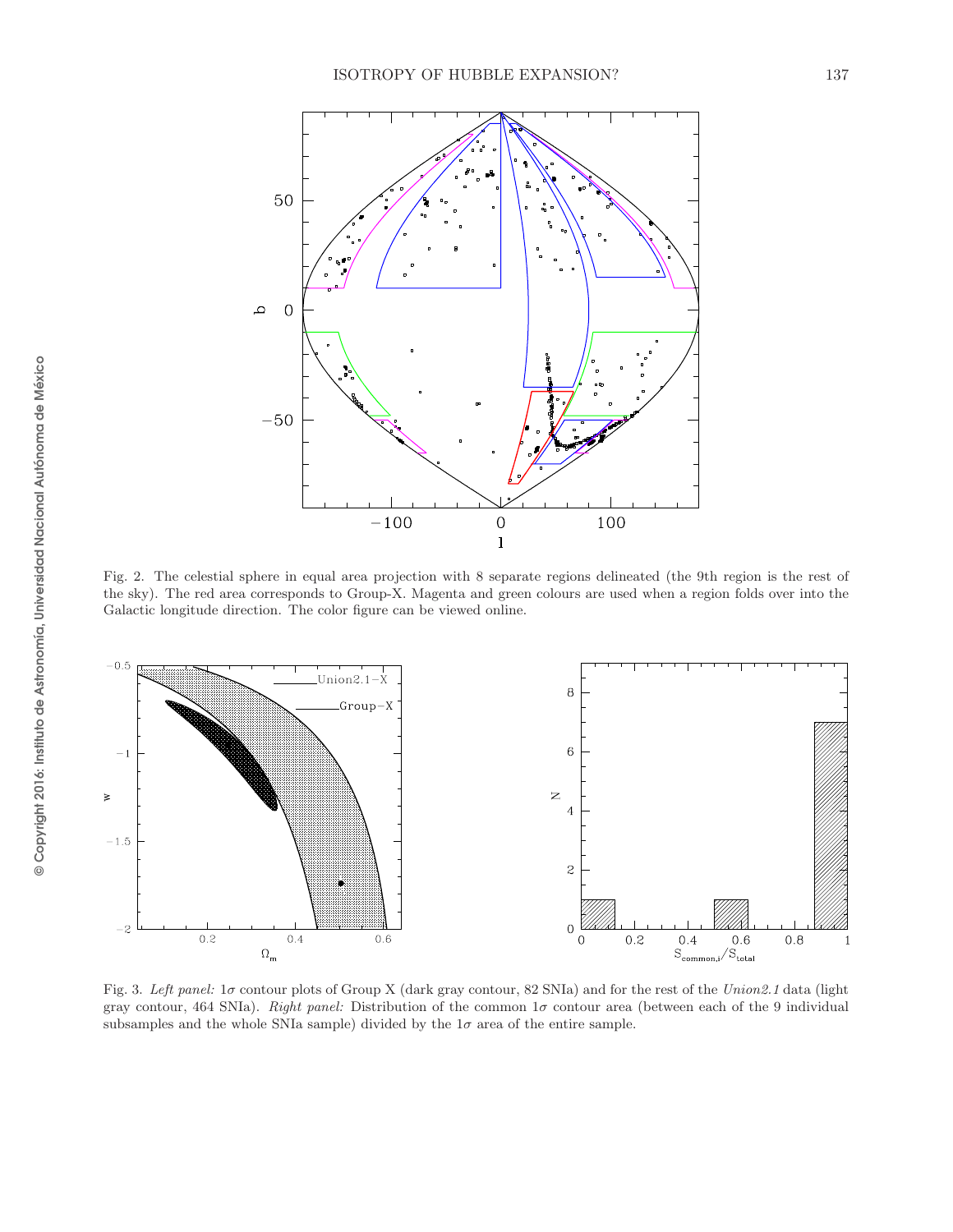

Fig. 4. Distance moduli deviation  $\Delta\mu$ , with respect to that of  $(\Omega_{m,0}, w) = (0.282, -1.013)$ , as a function of galactic latitude |b| for the 546 *Union2.1* SNIa (crosses) and for the 82 SNIa of Group X (large dots).

Yang, Wang & Chu (2013) using the Union 2.1 SNIa data also found a low significance preferred direction of the accelerating expansion. Finally, Javanmardi et al. (2015), found as the most discrepant direction of the Hubble expansion the region centered on  $(l, b) \simeq (67.5^{\circ}, -66.4^{\circ})$ , which indeed coincides with our Group X.

### 3.2. Possible systematic effects

The statistically important "erratic" behaviour of Group X with respect to the rest of the SNIa could be due to a variety of reasons, among which are: an intrinsic anisotropy of the Hubble expansion, a large bulk flow in this part of the sky or some unknown systematic observational error (see for example Heneka et al. 2014). In this respect we remind the reader that the SNIa distance moduli, provided in the Union 2.1 compilation, have been derived assuming a global correction for individual deviations from the average SNIa light-curve and from the mean color. As highlighted in Javanmardi et al. (2015), the most robust approach for testing isotropy would be to find the values for the "stretch", color and host-galaxy parameters for each patch of the sky separately. However, we adopt the simplified approach of the global correction, as in Javanmardi et al.  $(2015).$ 

Below we present our analysis of two possible systematic observational effects that could be the cause of the "erratic" behaviour of Group X.

### 3.2.1. Galactic absorption

We tested whether the erratic behaviour of Group X could be due to an inadequate treatment of the Galactic absorption. To this end, we plotted for each SNIa (left panel of Figure 4) the distance modulus deviation from that expected in the concordance model, ie.,  $\Delta \mu = \mu_{obs}(z_i) - \mu_{th}(z_i, \mathbf{p})$  with  $\mathbf{p} \equiv (w, \Omega_{m,0}) \equiv (-1.013, 0.282)$ , as a function of the Galactic latitude  $|b|$ .

As illustrated in Figure 4, the SNIa distance moduli of Group X (large dots) do not show a distinct behaviour as a function of |b|. However, we see that the SNIa with the largest  $\Delta \mu$ 's, i.e., the apparently faintest ones, are all at small  $|b|$ 's, which strongly hints towards at least some SNIa having magnitudes inadequately corrected, or overcorrected, for Galactic absorption. These SNIa (1997k with  $b = 16.6^{\circ}$ , 1997l with  $b = 22.4^{\circ}$  and 1997o with  $b = 22.9^{\circ}$  are also among the closest to the plane of the Galaxy.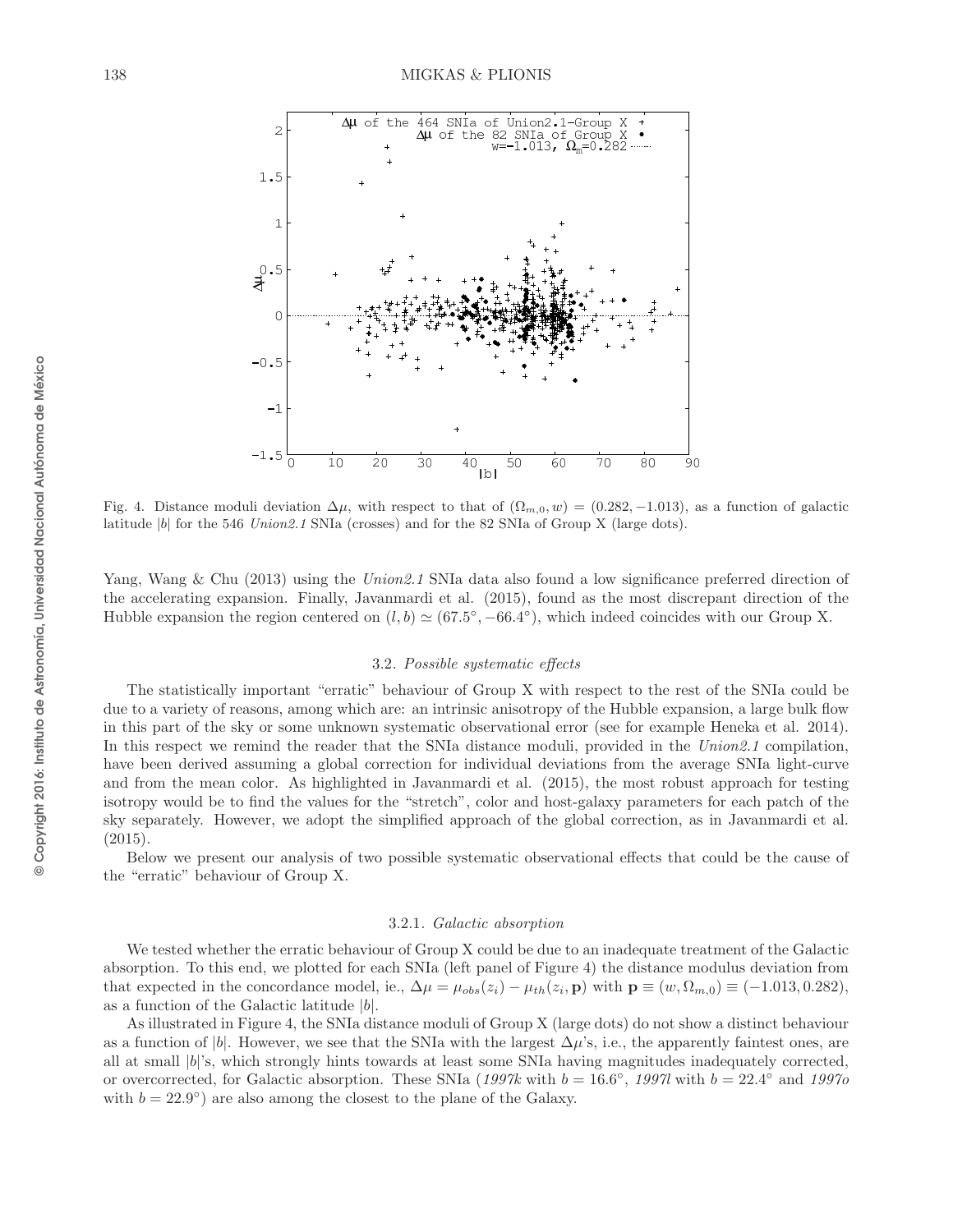

Fig. 5. Fraction of the *Union2.1* (excluding Group X) QDE  $1\sigma$  solution area which is common with the corresponding area of Group X excluding one by one each Group X SNIa from the fitting procedure. Marked by dark shade are the three SNIa with the largest effect, the exclusion of which recovers the consistency of the Hubble expansion of Group X with that of the overall *Union2.1* sample.

#### 3.2.2. SNIa Outliers ?

We have investigated the possibility of whether an erratic behaviour of one or a few SNIa could cause the mentioned effect. To this end we systematically excluded, one by one, each of the SNIa of Group X and checked whether the QDE  $1\sigma$  contour area of the remaining Group X increased its consistency with the Union2.1 solution (excluding the Group X). We found that, although the large majority of the single SNIa do not have any major contribution to the erratic behaviour of Group X, some individual SNIa do have a very large effect on the Group X solution, as can be seen in Figure 5 where we plot the fraction of the overall Union2.1 (excluding the Group X) 1 $\sigma$  contour area covered by the corresponding Group X 1 $\sigma$  contour area when excluding one SNIa at a time. The three cases that show a > 20% effect are shown in black. The largest effect, that of a  $\approx 35\%$  recovery of the common 1 $\sigma$  solution space, is due to excluding the  $03D4cx$  SNIa at  $z = 0.949$ . The next most important effect is due to  $g050$  at  $z = 0.613$ . By excluding it we obtain a  $\approx 25\%$ recovery of the common  $1\sigma$  solution space, while the third most important effect, again at a  $\approx 23\%$  level, is due to the 2005hv at  $z = 0.1776$ . Most importantly, the joint effect of excluding all three "erratic" SNIa is the increase of the consistency from 0% to more than 93%, thus annulling the tension between the Group X and the rest of the Union2.1 sample solution.

We conclude that the identified inconsistency of the Hubble expansion of the SNIa of Group X appears to be dominated by the erratic behaviour of only three out of the 82 SNIa, highlighting the sensitivity of the Hubble expansion solution to outliers when small numbers of SNIa are investigated.

Excluding from the overall analysis the above three "erratic" SNIa, as well as the three SNIa at low galactic latitudes, which may be inadequately corrected for Galactic absorption, we find:

$$
\begin{array}{rcl}\n\Omega_{m,0} & = & 0.262^{+0.0313}_{-0.0296} \\
w & = & -0.973 \pm 0.077 \n\end{array} \tag{7}
$$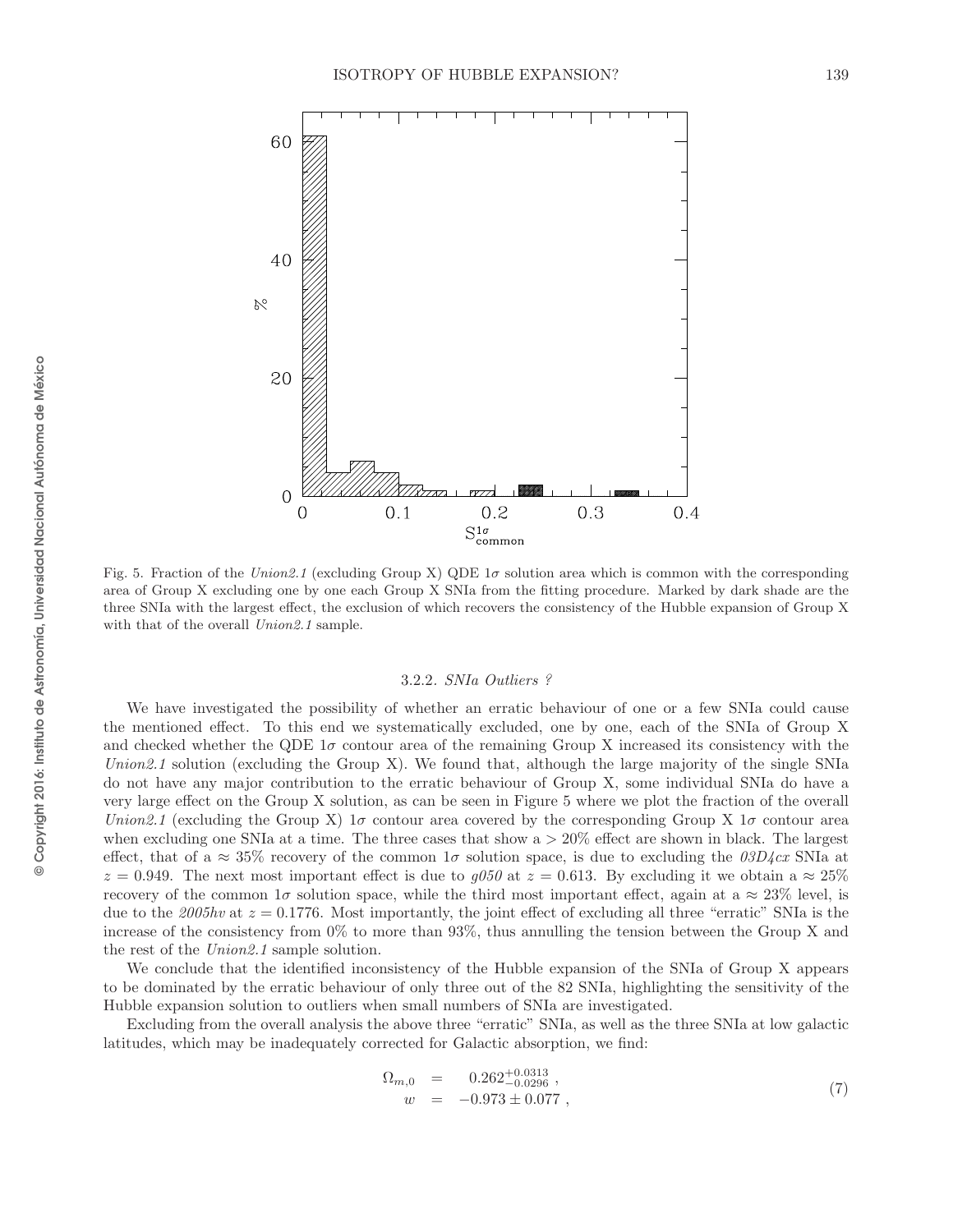

Fig. 6. The separate Galactic hemisphere solution: Thick line contours corresponds to the Southern G.H. and gray scale and thin lines to the Northern G.H. with their best fit values shown as empty and filled dots, respectively.

with  $\chi^2/dof = 0.909$ . Comparing this result with the solution using all the Union 2.1 set (equation 6) we see a small but perceptible difference of the best fit  $\Omega_{m,0}$ , w parameter values, while the  $\chi^2/dof$  is also smaller.

#### 3.3. Separate Galactic hemispheres solutions

We now consider, as a final test of possible Hubble expansion anisotropies, the southern and northern Galactic hemispheres separately, excluding the 6 "erratic" SNIa previously identified. We therefore use 332 and 208 SNIa, respectively for the southern and northern hemispheres. The results are:

South: 
$$
w = -0.805 \pm 0.084
$$
,  $\Omega_{m,0} = 0.186^{+0.0508}_{-0.0468}$ ,  $\chi^2_{min}/dof = 0.9492$ 

\nNorth:  $w = -1.144^{+0.1325}_{-0.1440}$ ,  $\Omega_{m,0} = 0.315^{+0.0405}_{-0.0377}$ ,  $\chi^2_{min}/dof = 0.8500$ 

It can be seen that the best-fit QDE model parameters for the two hemispheres are quite different, with a  $\Delta \chi^2 = 1.27$ , but within the 1 $\sigma$  uncertainty contour range, as shown in Figure 6. Therefore this difference indicates some tension between the two hemisphere solutions, but does not appear to constitute evidence of a significant anisotropy.

## 4. CONCLUSIONS

We have searched for possible anisotropies of the Hubble expansion using the Union 2.1 SNIa data. Our approach was to investigate separately the Hubble expansion traced by SNIa in 9 solid angles, covering the whole sky, as well as separately in the two Galactic hemispheres. We have identified only one particular sky region, with Galactic coordinates  $35^{\circ} < l < 83^{\circ}$  &  $-79^{\circ} < b < -37^{\circ}$  (near the CMB dipole anti-apex direction), which results in a significantly different  $\Omega_{m,0} - w$  solution with respect to the rest of the Union2.1 compilation,